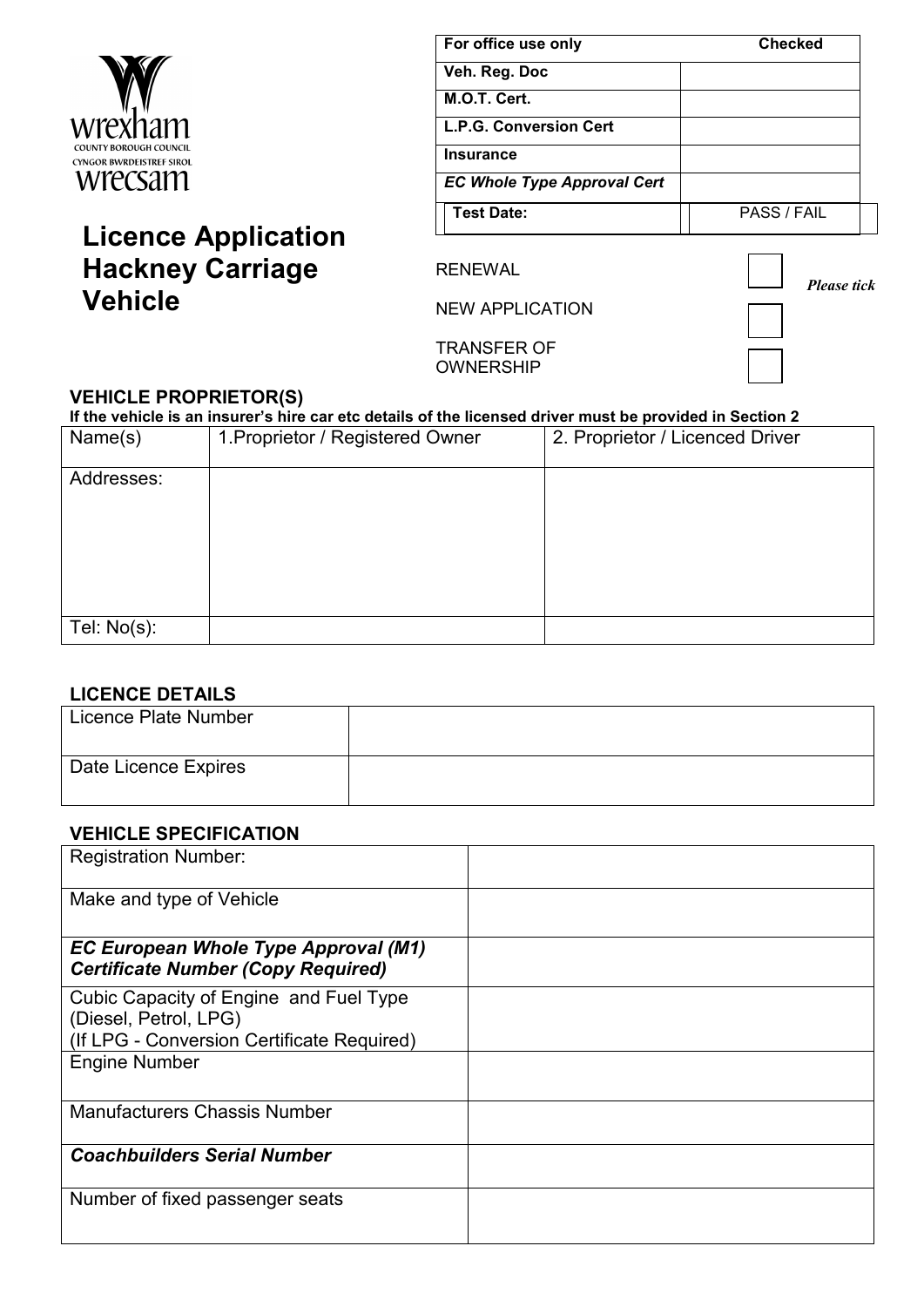| Does the vehicle have a CCTV System fitted?<br>Note all CCTV Systems must be approved<br>by WCBC before installation | Yes / No |
|----------------------------------------------------------------------------------------------------------------------|----------|
| Date the CCTV System was approved by<br><b>WCBC Licensing Enforcement Officers</b>                                   |          |

## **VEHICLE DOCUMENTS**

| Nature of Insurance and Date of Renewal |  |
|-----------------------------------------|--|
| M.O.T. Certificate Number               |  |
| Date and place of M.O.T. Test           |  |

## **TAXIMETER**

| Make and type of taximeter |  |
|----------------------------|--|
|                            |  |
|                            |  |

I / We Declare that the above particulars are correct in every respect, I Am / We are the sole proprietor(s) of the said vehicle and I Am / We are the sole person(s) concerned in keeping, employing or letting for hire of the said vehicle.

I / We have read and understood the Vehicle Requirements / Licence Conditions.

1. Signature Signature Signature

Date: Date:

If you knowingly or recklessly make a false statement or omit any material information from this application you may be committing a criminal offence punishable on conviction by a fine of up to £400.

The information collected may be shared with other departments or organisations in order that we can provide a service to you. Further details are available on the Privacy Notice section of the Council's website.

All cheques should be made payable to Wrexham Council.

This form should be completed and emailed to [taxiadmin@wrexham.gov.uk](mailto:taxiadmin@wrexham.gov.uk) or posted to the Licensing Section, Environment Department Transport Depot, Abbey Road South, Wrexham Industrial Estate LL13 9PW.

(04/09/2020)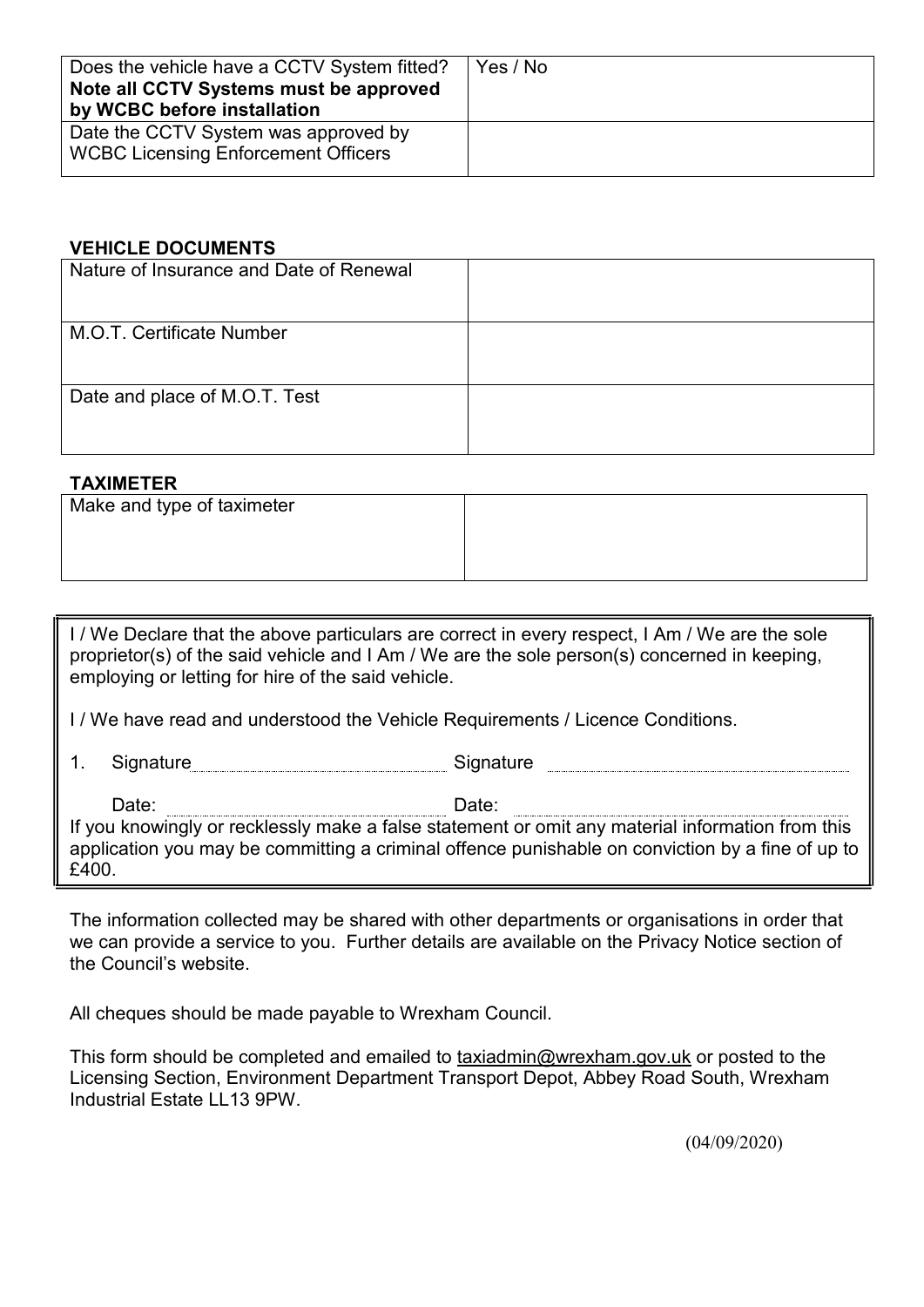#### **WREXHAM COUNCIL**

## **HACKNEY CARRIAGE VEHICLE REQUIREMENTS**

- 1. The vehicle must be purpose built for use as a Hackney Carriage and be approved by the Chief Officer Planning and Regulatory.
- 2. All Hackney Carriage Vehicles within the County Borough must be capable of transporting Disabled People in their wheelchairs.
- 3. The vehicle must not be more than 10 years old. (On new / first applications)
- 4. Vehicles must be presented for inspection in a clean and roadworthy condition and must be free from any rust.
- 5. No vehicle must be submitted for inspection with any accident damage and the Council must be informed of accident damage whilst the vehicle is licensed.
- 6. The vehicle must be right hand drive.
- 7. The minimum acceptable width of seat section per person is 16" (410 mm).
- 8. The vehicle and all its fittings and equipment must be in an efficient, safe, tidy and clean condition and must comply with all relevant statutory requirements, including in particular those contained in Motor Vehicles (Construction and Use) Regulations.
- 9. The seats in the vehicle must be properly cushioned or covered and free from damage.
- 10. The floor of the vehicle must be provided with a proper carpet or other suitable covering.
	- 11. There must be adequate space within the vehicle for the carrying of passengers' luggage and this space must be clean and water tight. A roof rack may not be fitted.
		- b) A roof box may be fitted, providing :
		- i) It must comply with Road Traffic (construction and use) Regulations, and be appropriate for the type of vehicle used.
		- ii) The roof box must be of enclosed container construction (not an open roof rack with loose cover).
		- iii) The roof box must only be used for the purpose of extra luggage, such as golf clubs, large suitcases etc., and not for the carriage of goods or livestock.
		- iv) The hirer must be with the vehicle at the time the roof box is in use.
		- v) No part of the roof box or fitments to remain on vehicle when not being used for carrying extra luggage.
		- vi) No advertising, wording or numbers to be allowed on the roof box.
		- c) No trailers to be used by any Hackney Carriage Vehicle.
	- 12. i) The vehicle must be fitted with an efficient dry powder variety fire extinguisher of a minimum weight of 1 Kg. The extinguisher shall be securely fixed in a position so as not to interfere with the control of the vehicle and so as not to be tampered with by a member of the public.

 ii) Each extinguisher to be serviced annually by a competent inspector and an appropriate dated inspection record to be available.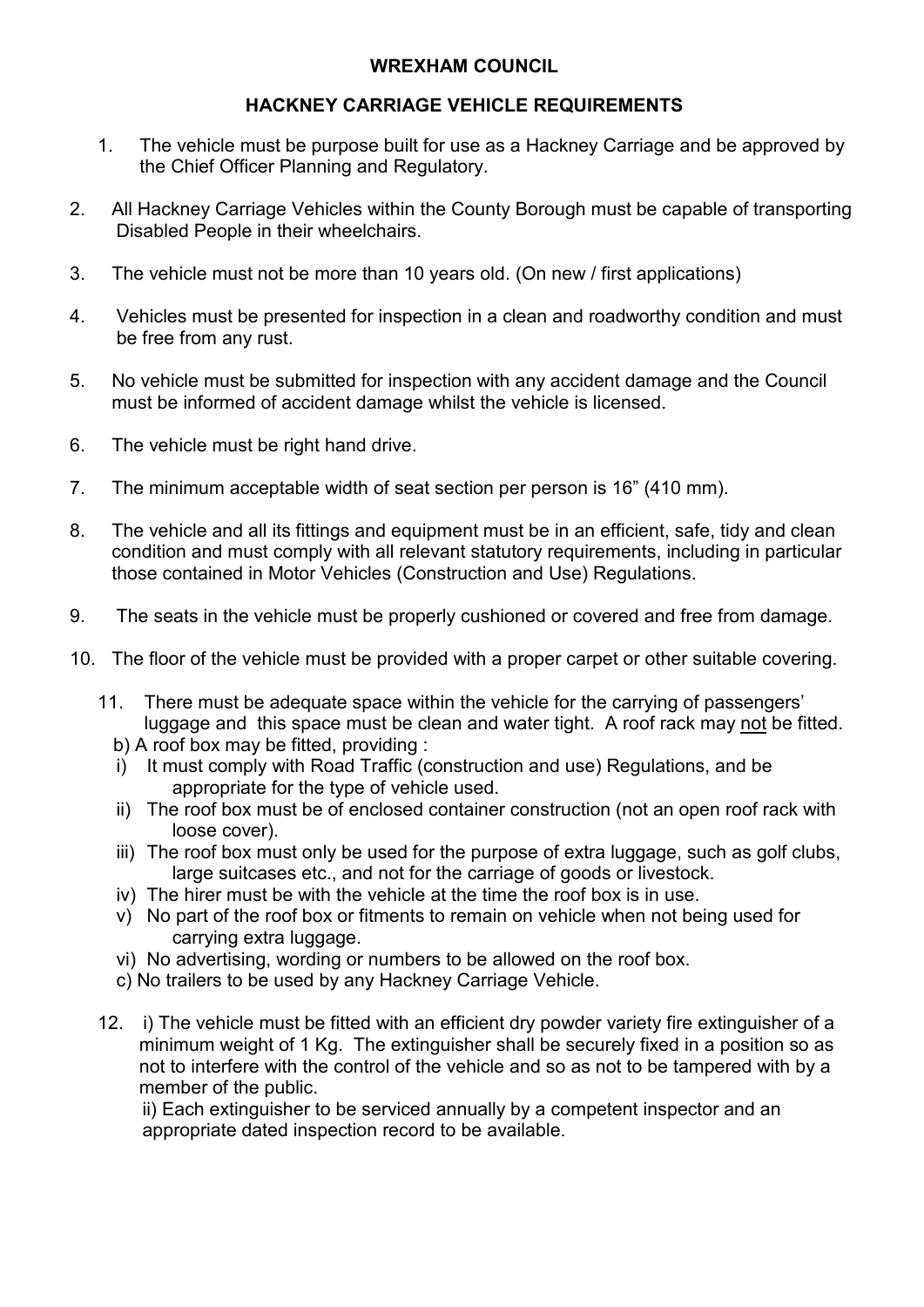- 13. The vehicle must be equipped with a first aid box containing :
	- i) six individually wrapped sterile adhesive dressings (plasters)
	- ii) one large sterile unmedicated dressing
	- iii) two triangular bandages
	- iv) two safety pins
	- v) individually wrapped moist cleaning wipes

 shall be carried in the vehicle at all times securely fixed in the boot of the vehicle for use in case of emergency. There shall be no obligation on the Driver to administer first aid treatment.

- 14. The vehicle must be equipped with sufficient tools and equipment to enable damaged or punctured tyres to be quickly replaced.
- 15. a) The meter for recording fares fitted in the vehicle must be in such a position as not to be visible from the outside of the vehicle but clearly visible to passengers. b) Taximeters must display appropriate "CE" or "M" marks and have provision to accommodate the Wrexham County Borough Council Approval Seal.
- 16. If the vehicle is currently licensed by the Council as a hackney carriage the licence plate issued by the Council must be securely fixed externally to the rear of the vehicle in a conspicuous position and in such a manner as to be removable.
- 17. No signs, notices, advertisements, plates, marks, numbers, letters, figures, symbols, emblems or devices whatsoever should be displayed on, or from the vehicles except as may be required by any statutory provision, byelaws or permitted or required by any condition of a hackney carriage licence issued by the Council in respect of the vehicle.
- 18. If the vehicle is currently licensed by the Council for hackney carriage the number of the licence and the number of passengers permitted by the licence to be carried in the vehicle must be clearly marked inside the vehicle as to be visible at all times to passengers carried in the vehicle.
- 19. There must be in force, in relation to the vehicle, a policy of insurance or such security as complies with the requirements of Part VI of the Road Traffic Act, 1988.
- 20. There must be in force, in relation to the vehicle, a valid MOT test certificate (if appropriate) and a current road fund licence.
- 21. Hackney Carriage Vehicles may be of any colour supplied by the vehicle manufacturer. Applications for any other colours will be referred to the Environmental Licensing Committee.
	- 22. Advertising The Chief Officer Planning and Regulatory in consultation with the Chair and Vice-Chair of the Committee are authorised to approve each advertisement to be displayed on Wrexham Hackney Carriages.
	- 23. The holder of the licence must notify the Licensing Authority in writing prior to installing a CCTV System in the vehicle. CCTV Systems in vehicles will not record audio and must comply with the terms of "Policy On The Installation and Operation of CCTV Systems in Private Hire and Hackney Carriage Vehicles". The proprietor of the vehicle will ensure that appropriate signage is displayed within the vehicle, so as to be visible inside and outside the vehicle in accordance with the policy.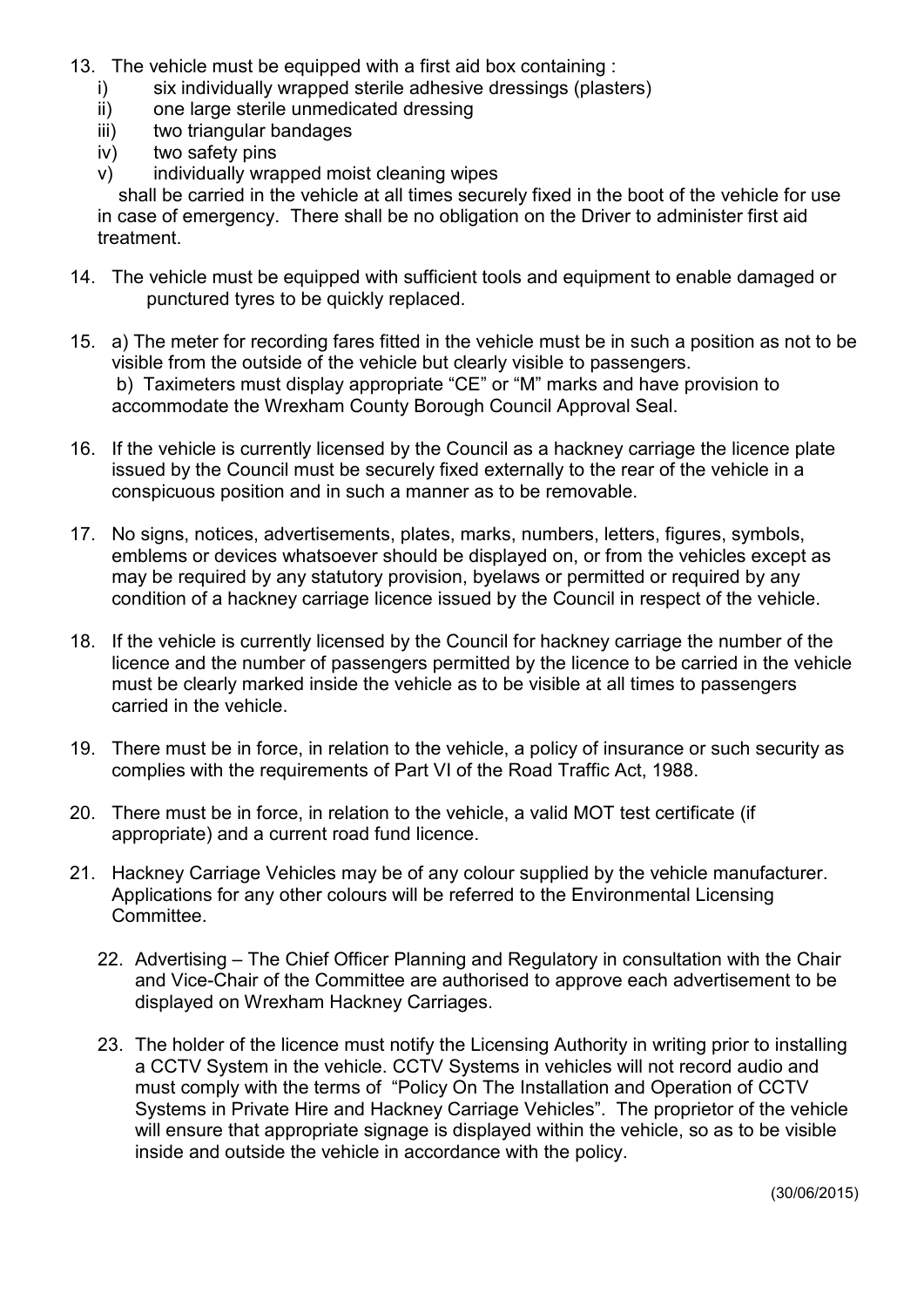## **Wrexham County Borough Council**

## **Approved Vehicle List and specifications for Hackney carriages.**

*"The following applies to all new Hackney Carriage Licences issued after 18 May 2015 and does not affect the renewal of vehicles licensed prior to this date."*

## **Approved Hackney Carriage vehicles must have-**

EC Whole Vehicle Type Approval - M1 (listed as Vehicle Category on V5C logbook)**The vehicle must have EC Whole Vehicle Type Approval (M1)** for the vehicle in its **modified** state, this **is known as Stage 2 Certification.**

Applicants must be able to prove that the vehicle is EC Whole Vehicle Type Approved, this should be **demonstrated by VCA Certification and VIN Plating on the Vehicle Chassis**. These are obtained from the company making the modifications.

## **Approved list of vehicles**

- LTI London Taxi International / LTC London Taxi Company
- Cab Direct/Allied Vehicles Peugeot Expert E7; Mercedes Vito M8, Peugeot Expert Euro Taxi, Ford Tourneo Custom 'Pro Cab' (Feb 2021)
- Voyager Multipurpose Vehicles Ltd Renault Trafic NX8; Vauxhall Vivaro VX8; Fiat/ Citroen LC7, Ford Transit Tourneo Taxi
- Sentinel/SVA Ltd- Fiat Scudo Hackney, Peugeot Expert Hackney, Citroen Dispatch **Hackney**
- Penso Technologies Ltd- TTW Fiat Scudo Hackney (added October 2016)
- Scotcab**-** Fiat Scudo (added December 2016)

On the 19 December 2016, the Committee concluded:

'that delegated authority be given to the Chief Officer Planning and Regulatory, in consultation with the Chair and Vice Chair of the Environmental Licensing Committee, to amend the list of approved hackney carriages as and when required.'

#### **Guidance notes:**

The Council approves vehicles from specific manufacturers/suppliers/ converters. Before purchasing a vehicle, you must be satisfied that the vehicle was manufactured/converted by an approved source.

In the case of used vehicles, conversion certificates are vitally important. **Vehicles without certificates proving the origin of the conversion will not be accepted.** Purchases based on the make/model alone are not sufficient and may result in the licence application being refused.